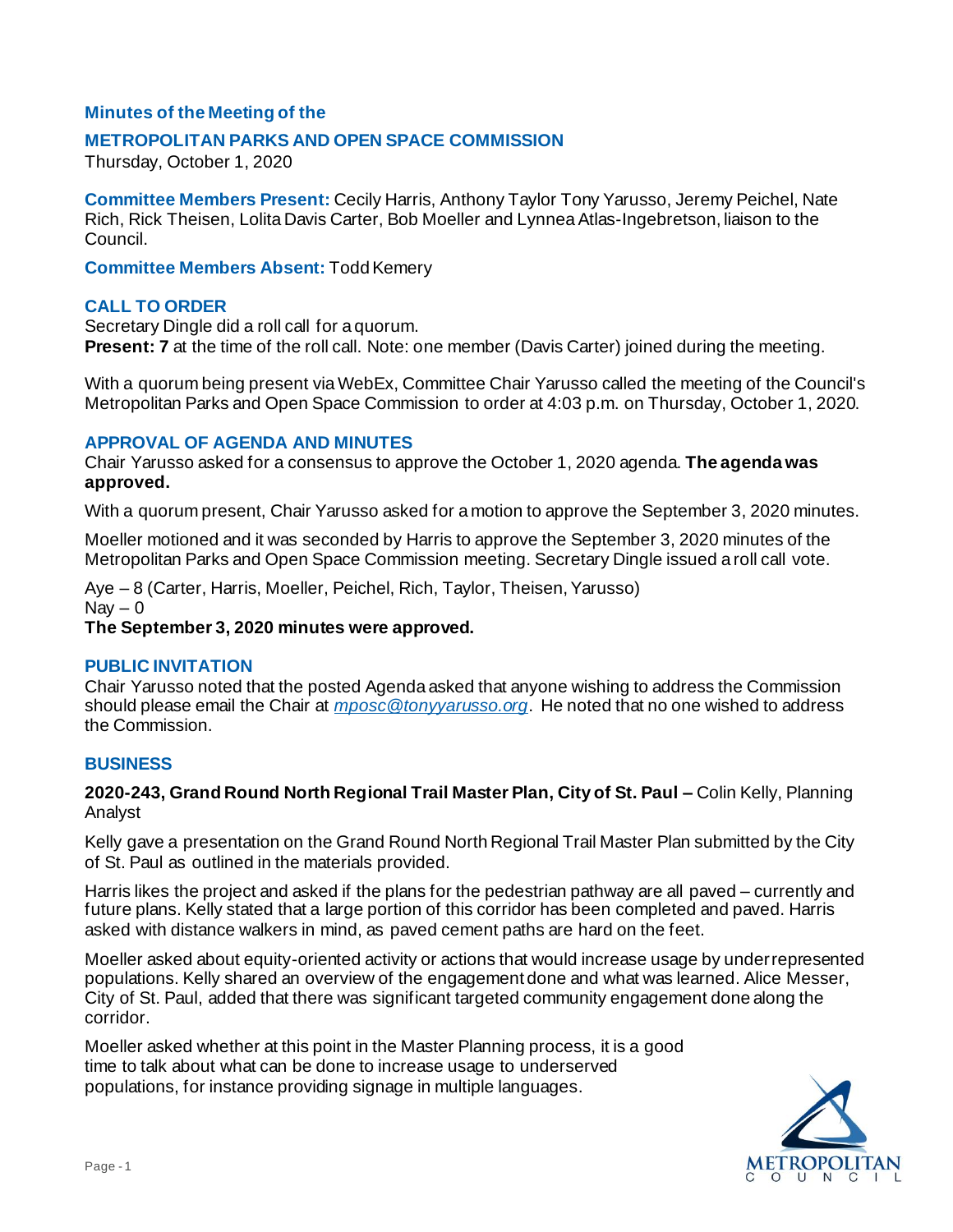Kelly noted on his recent visit to the trail corridor, he encountered signage with multiple languages.

Messer stated there will be additional interpretive nodes and signage as well as public art.

It was motioned by Moeller and seconded by Theisen to recommend that the Metropolitan Council:

- 1. Approve the City of Saint Paul's Grand Round North Regional Trail Master Plan.
- 2. Require the City of Saint Paul, prior to initiating any new development of the regional trail corridor, to send preliminary plans to the Metropolitan Council's Environmental Services Division Assistant Manager.
- 3. Encourage the City of Saint Paul to implement the advisory comments in the "Consistency with Other Council Policies and Systems" section regarding stormwater, natural resources and solar.

Secretary Dingle issued a roll call vote.

Aye – 7 (Harris, Moeller, Peichel, Rich, Taylor, Theisen, Yarusso)  $\text{Nav} - 0$ Abstention – 1 (Carter) **The motion was approved.**

#### **2020-244, Shingle Creek Regional Trail Master Plan, including new supplemental information on proposed park-like amenities within the regional trail corridor, Minneapolis Park and Recreation Board –** Colin Kelly, Planning Analyst

Kelly gave a presentation on the Shingle Creek Regional Trail Master Plan on behalf of the Minneapolis Park and Recreation Board as outlined in the materials provided.

Taylor discussed additional wayfinding towards North Mississippi Regional Trail and asked if there were comments on this? Adam Arvidson, MPRB, stated this information is significant focus of the narrative within the master plan.

Harris stated she is confused about the evaluation of amenities and asked, should this be a regional park instead of a regional trail.

Yarusso stated this is an interesting point. He discussed other trails with park-like recreation nodes along the trail corridor.

Harris stated it seems like we are trying to force a regional park to be a regional trail or vice-versa.

Atlas-Ingebretson stated we are seeing regional trails with amenities that allow for connections and amenities that attract diverse visitors.

Arvidson clarified that the memo prepared intended to say 'typically allowed' in the regional park system. He discussed numerous regional park examples in Minneapolis that have land area associated with them, as well as park-like amenities.

Kelly added the presentation noted support for this concept in the Regional Parks Policy Plan, to encourage agencies to explore activities and facilities that will help increase equitable access to regional trails.

Lovelee added that the Council, Commission, and staff have been thinking about how to make trails more inviting for bikers as well as walkers.

Chair Yarusso discussed amenities and activities proposed along trails.

Peichel stated he is still struggling to see 'regionalism' with some of the features listed and feel they're more appropriate to a city park, i.e. a skate park. Arvidson shared that the park board seeks to include a skate park along a regional trail. It will attract teens and young adults, an age demographic that has not been historically well served by our system. He stated this facility will be a regional draw. And the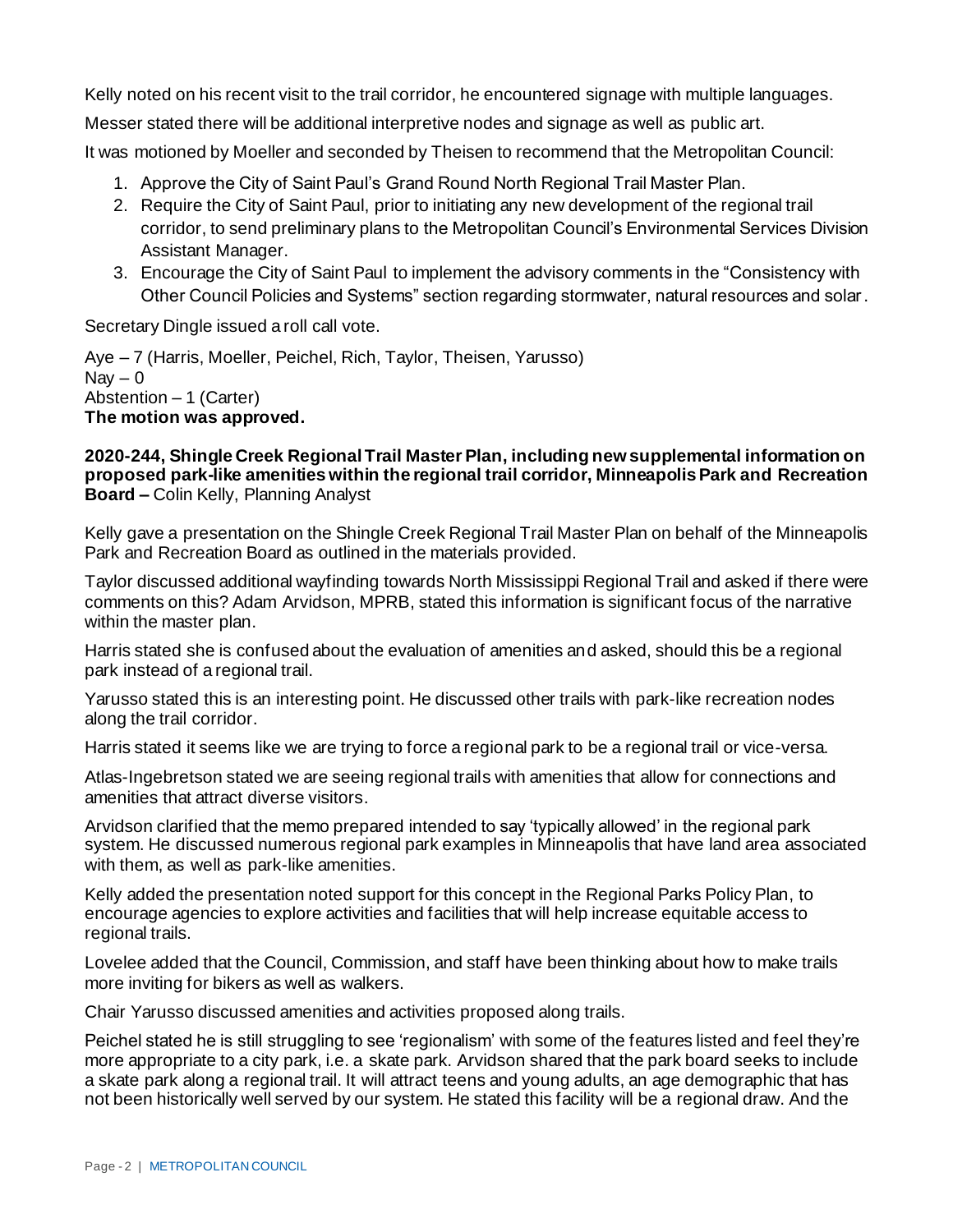regional trail is part of a network that provides ways for future visitors to get to the skate park. He felt the same could be said of other amenities recognized, i.e., pickleball.

Atlas-Ingebretson stated that the proposed facilities were identified during the engagement effort. And this park has a number of existing hardened spaces, that the proposal will redevelop/renew. This proposal is a matter of equity. It seeks to create gateways to connect residents with the regional parks system, something our Commission and Council have been working on for years.

Chair Yarusso asked how hard courts are treated in the system today? Mullin commented, generally speaking, tennis courts or ballfields are not included or funded through the Council. He also noted that the total percentage of space proposed for hardened surfaces is very small when considering the entire regional trail corridor.

Taylor discussed trail versus park and shared that this type of proposal reflects an evolution of our system.

Vandegrift responded to the skate park question that they've found amenities and priorities that identify youth are gateways to other parts of our system. She also discussed recent research findings that found amenities like these are a great way to bring youth into our parks.

Chair Yarusso discussed playgrounds and that most are a more 'hybrid' that are different than traditional playgrounds. Mullin stated we're still doing traditional playgrounds, and we are moving toward more nature-based play areas.

Chair Yarusso summarized two questions – should stuff like this exist, (who's using and where should it go) and also classification. He is concerned with our authorization statute from the legislature that talks about 'regional recreation open space', a.k.a. less developed. This is what gives him pause. He feels it's not necessarily for adding to the regional trail but more as a way to link to the regional trail.

Atlas-Ingebretson asked what is different in providing play spaces for kids 12 years and under, but not for 12 years and older.

Chair Yarusso felt that not all playgrounds designs should be included in the regional parks system.

Atlas-Ingebretson stated skate parks would serve underserved populations in our system.

Taylor asked are basketball courts currently included. Arvidson stated they are within the regional park boundary now. They are proposing expansion and to be counted and funded. He feels the benefits of those investments reach more people. He feels it's important to understand this shift in changing needs of the community.

Chair Yarusso asked, do visitors to these areas count and are these areas eligible for funding? He asked about other types of funding for local parks and if regional parks are eligible? Arvidson stated he was not sure. He noted he could have proposed parking lots for Shingle Creek, and they would be funded, and added that Shingle Creek has zero parking lots.

Chair Yarusso pointed out this is a small pot of money.

Kelly reviewed the proposed action.

It was motioned by Theisen and seconded by Taylor that the Metropolitan Council:

- 1. Approve Minneapolis Park and Recreation Board's Shingle Creek Regional Trail Master Plan, including the supplemental information provided in the "Clarification of Submittal of Shingle Creek Regional Trail Master Plan" letter dated September 2, 2020.
- 2. Require that Minneapolis Park and Recreation Board, prior to initiating any new development of the regional trail corridor, send preliminary plans to the Environmental Services Assistant Manager at the Metropolitan Council's Environmental Services Division
- 3. Other Council Policies and Systems" section regarding stormwater, natural resources and solar.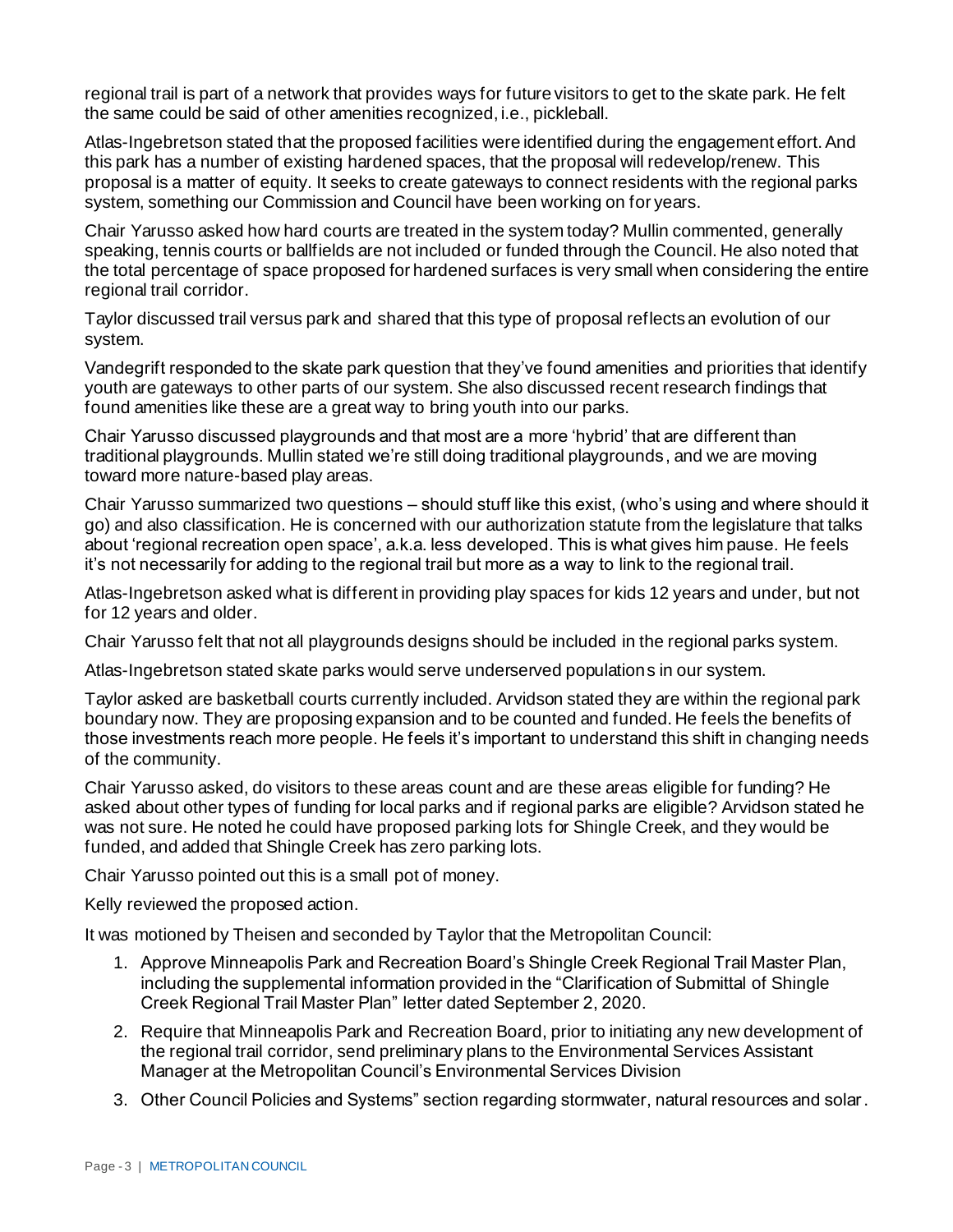Taylor asked if we are setting a precedent here that should be documented. Chair Yarusso referred the question to staff. Mullin responded that we're sorting through a complex regional trail. He said this master plan recommendation is specific to Shingle Creek Regional Trail. If another agency would like to make a similar proposal, they will need to go through a similar process as did the Minneapolis Park and Recreation Board.

Theisen stated we asked Arvidson to come back and respond to our concerns. This proposal is what we asked for and we need to support it.

Moeller feels the equity valve of this proposal is outstanding. He worries about precedent but feels the equity dimensions outweigh this concern for him.

Peichel asked, are there any legal concerns for asking the Council to approve. Atlas-Ingebretson stated not at all.

Mullin agreed. If we thought there was a legal question regarding this proposal and the Council's role, we would have brought it to our Legal Department.

Chair Yarusso asked, have we heard any comments from other implementing agencies?

Atlas-Ingebretson stated this conversation is no different than those we've had about bridging facilities. She added, we have to evolve to this point and finds it exciting.

Secretary Dingle issued a roll call vote.

Aye – 6 (Moeller, Peichel, Rich, Taylor, Theisen, Yarusso) Nav  $-0$ Abstention – 2 (Carter, Harris) **The motion was approved.**

## **INFORMATION**

**Youth and Parks Research Findings and Recommendations -** Sarah Gong, Ellie Hohulin, and Darcie Vandegrift

Hohulin and Gong introduced themselves and also Gunnar Carlson, Lucia Reagan, and Darcie Vandegrift. Gong began the presentation on research done connecting youth with the Regional Park System, as outlined in the materials provided. She discussed the process (how and why).

Hohulin discussed obstacles to park access outlined in the presentation.

Gong discussed findings outlined in the presentation provided.

Hohulin discussed deliverables of the research, as outlined in presentation, and discussed why this research matters. She reviewed three Council recommendations listed in the presentation. She also shared three recommendations for implementing agencies.

Moeller stated this was a wonderful presentation and job this group did.

Chair Yarusso stated he is interested in not describing people as 'inexperienced' and asked, what is a better way to express this. Gong stated this depends and there is not a one size fits all. She stated they found wording matters and especially to the youth.

Hohulin added they have heard from youth that shared their experiences outside of a regional park but related to the present experience.

Chair Yarusso related this to work done in reviewing master plans.